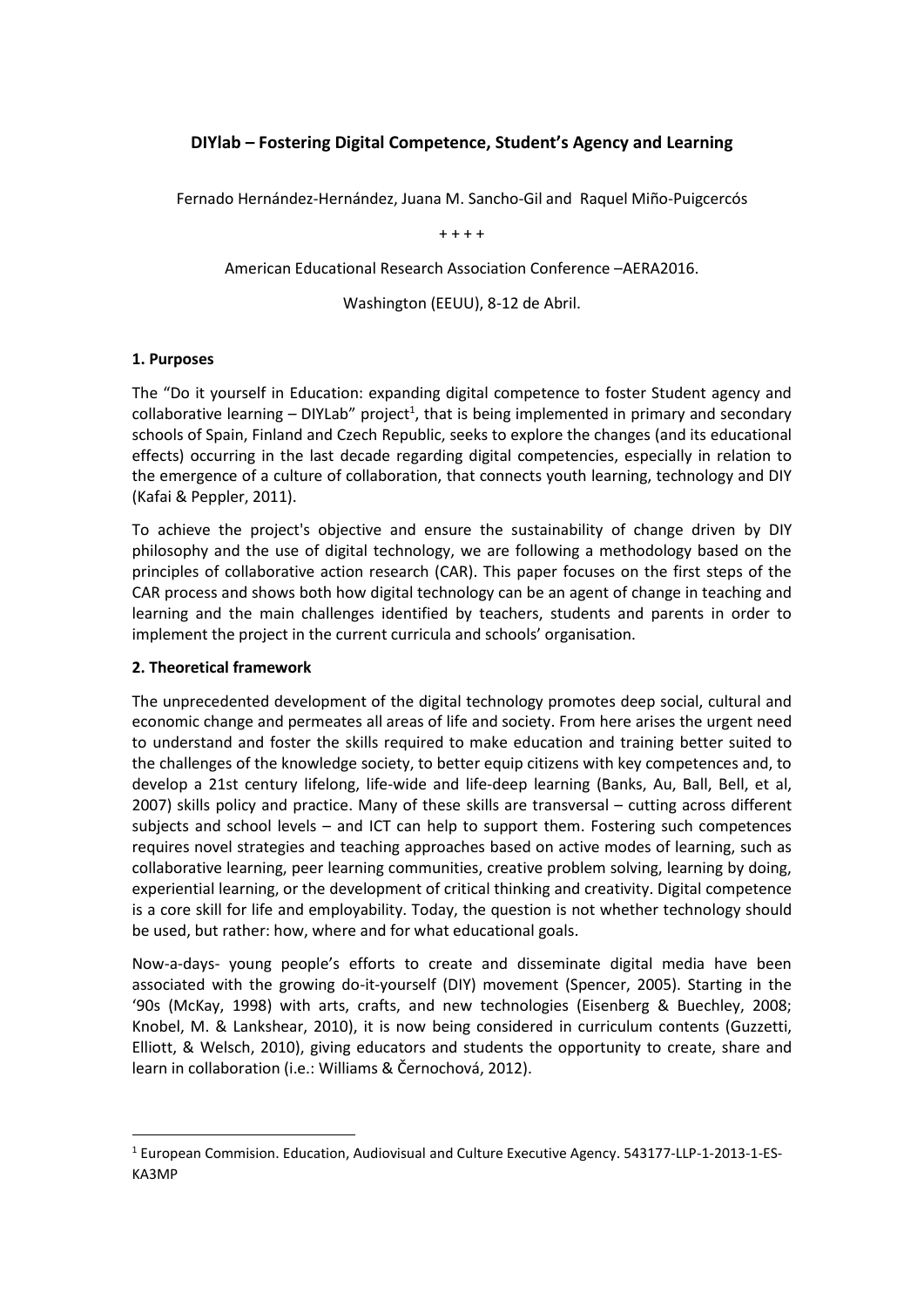What students and educational institutions need is authentic learning experiences to foster learners' critical capacity. This is not a goal that can be achieved by using only one platform or digital tool. Instead, true digital competence means using available devices with pedagogical approaches such as "flipped learning" and transdisciplinary inquiry-based projects, which guide young people to move from digital consumers to digital producers, becoming active and thoughtful learners. However, as recent research in educational change tells us (Hargreaves & Shirley, 2009; Sancho & Alonso, 2012) meaningful transformations can be achieved only by involving teachers and students in the decision process and anchoring new practices in the most promising aspects of teachers' professional knowledge.

#### **3. Methods and modes of inquiry**

Taking into account that the hardest limits of school change, including those promoted by technology, seem to be in the "grammar" of schooling (Tyack & Tobin, 1994), we have carefully considered the different elements that shape school, in Foucault (1994, p. 229) terms, as a powerful social *dispositive*. We have analyzed the official documents that prescribe the primary and secondary education curricula and the syllabi of the participating schools, particularly in relation to the target years (the 5th year of primary education and the 3rd year of secondary compulsory education). Using focus groups allowed the consortium to initiate a methodology based on the principles of collaborative action research (CAR):

A participatory, democratic process, concerned with developing practical knowing in the pursuit of worthwhile human purposes, grounded in a participatory worldview which we believe is emerging at this historical moment. It seeks to bring together action and reflection, theory and practice, in participation with other, in the pursuit of practical solutions to issues of pressing concern to people, and more generally the flourishing of the individual persons and their communities (Reason and Bradbury, 2001: 1).

Focus groups (Kitzinger, 1995; Kitzinger and Barbour, 1999) were carried out in each country. Each school organized the groups by inviting teachers, parents and students to participate and by coordinating the timing. During the sessions, both school and university partners collaborated in guiding the discussions. The setting was open and informal and opinions were genuine, pertinent and relevant.

By carefully designing the formation period (second research step) and the implementation phase (third research step) around local practices we are developing a more sustainable project that takes hold in the schools and continues beyond the life of the project.

## **4. Data sources**

The main data sources in this phase have been:

- Analysis of 13 documents of 3 European countries, prescribing or informing curricula and practice at national and school level.
- **Educational level Country Teachers Parent Students Total** Spain 15 Primary 6 Lower **Secondary** 6 Primary 6 Lower Secondary 6 Primary 6 Lower Secondary 35 Finland 8 Combined 10 Combined 8 Combined 26
- 15 focus groups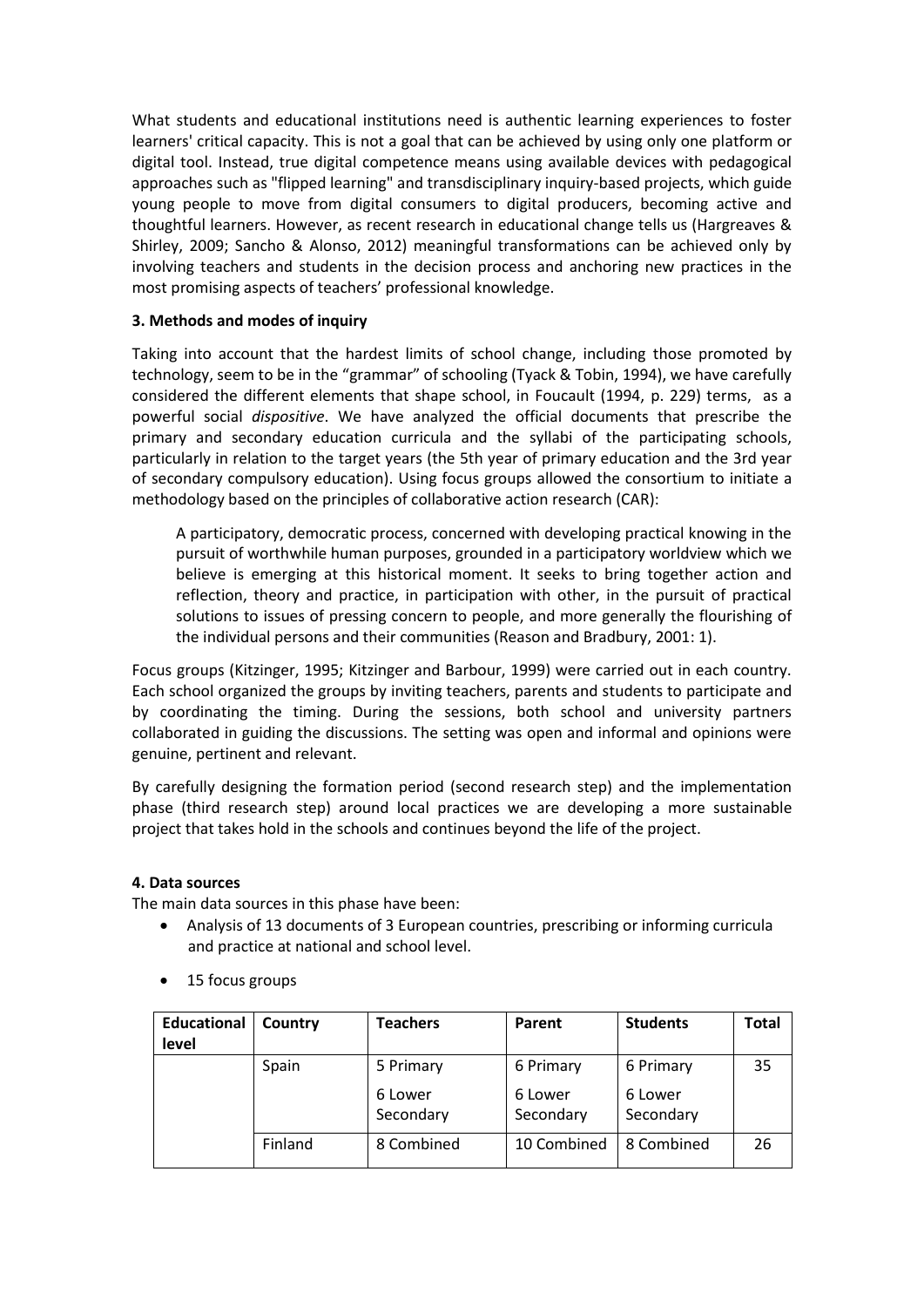| Primary<br>&<br>Secondary | Czech<br>Republic | 8 Primary<br>7 Lower | 5 Primary<br>6 Lower | 10 Primary<br>6 Lower | 42  |
|---------------------------|-------------------|----------------------|----------------------|-----------------------|-----|
|                           |                   | Secondary            | Secondary            | Secondary             |     |
|                           |                   |                      |                      |                       |     |
| Total                     | All countries     | 34                   | 33                   | 36                    | 103 |

The documents were analysed according to the following categories emerging from the theoretical framework:

- Autonomous and self-regulated learning
- Interdisciplinary knowledge
- Digital competence
- Collaborative and problem-based learning

 Opportunities and limitations for anchoring the DIYLab programme to the curriculum. The contents of the focus groups were transcribed and analysed using a series of categories, in line with those used for the analysis of official curricula and the school syllabi:

- Knowledge and evaluation of the notion of DIY.
- Autonomous and self-regulating learning.
- Interdisciplinary knowledge.
- Digital competence.
- Collaborative and problem-based learning.
- How to frame the project considering the formal aspects of the curriculum.
- Emerging elements befitting each situation.

### **5. Results**

When brought together, the analyses of Spanish, Finnish and Czech curricula reveal three different contexts. The proposed Finnish 2016 curriculum demonstrates more affinity with the aims of DIYLab, with more emphasis on transversal approaches to competences and a comprehensive, two-pronged consideration of digital competence (as multi-literacy and ICT skills). However, this to be implemented reform sheds little light on what these official policies look like in practice. The Czech context, on the other hand, serves as a reminder that the local school context has a great deal of influence over how the curriculum is introduced and put into practice. Where the Czech national curriculum does not share the lexicon and principles of DIY learning, the school itself does and through local initiatives it has implemented measures that can support the project. The Spanish context also reveals a highly motivated school. The national curricula specifically consider, at policy level more than in practice, the development of digital competence and the use of technology, related with some DIY principles such as autonomous learning, among others, what providing additional support and incentive to the school.

The analyses also revealed how digital technology is promoted slow but substantial changes in teaching and learning processes. In each country, albeit to different degrees, digital competence today is of great importance. All three contexts ("Media Education" in the Czech Republic; "Multiliteracy" and "ICT competence" in Finland; "Information handling and digital competence" in Spain) recognize the importance of providing both technical instruction to pupils as well as a transversal space for the complex development and application of these skills. Our project recognizes and supports these issues and attempts to develop an effective and sustainable way to support change through the innovative development of transversal, dynamic and collaborative sites of DIY learning (DIYLabs).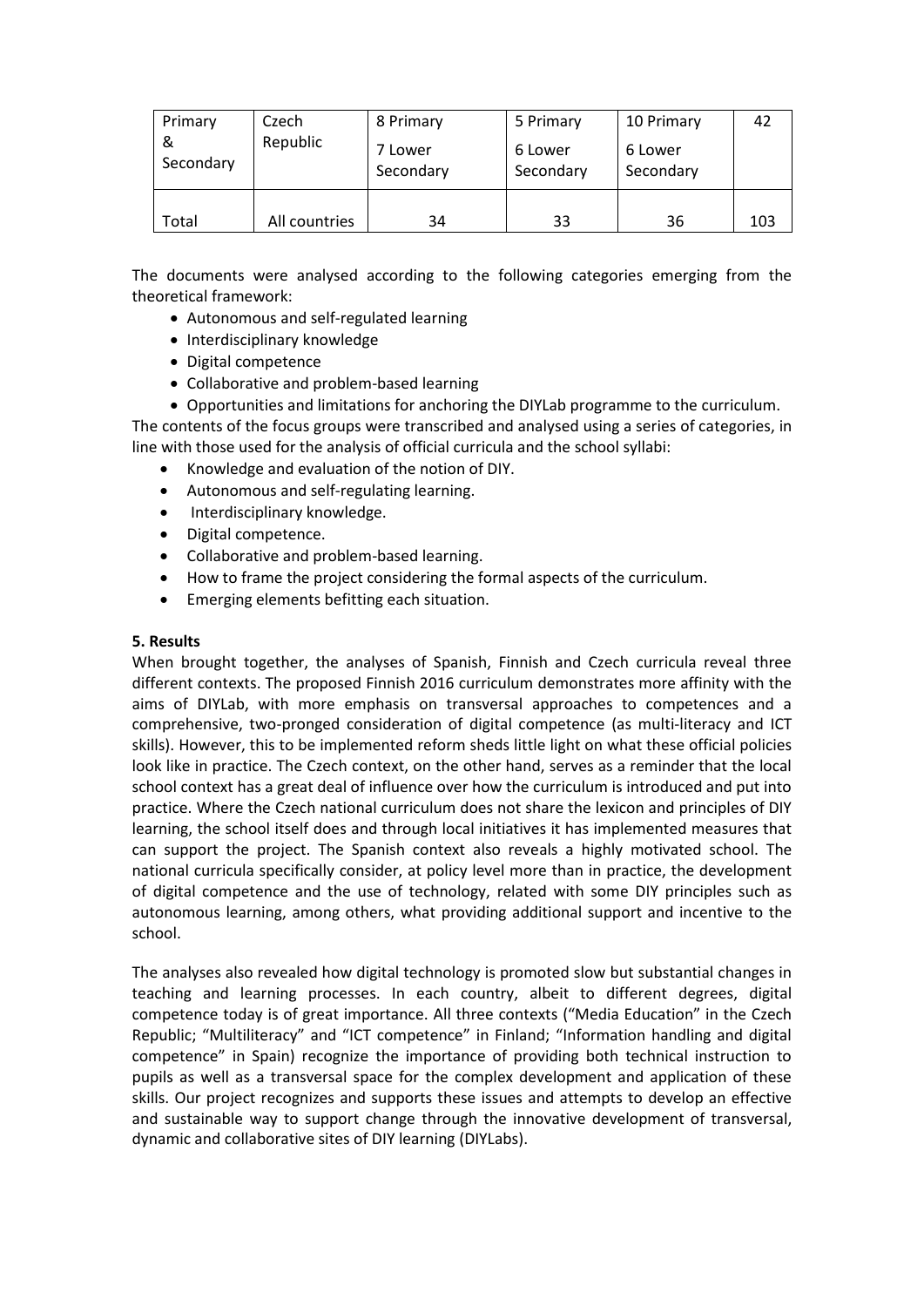We have identified the key strengths and weaknesses of the schools contexts to implement DIYLabs. It became clear that the subject-based dimension expressed by the school curricula presents a challenge when considering where to extend more interdisciplinary and integrated projects to foster meaningful learning, curiosity, creativity and learning for understanding. School communities also express concern about the physical and the schedules space needed to make the most of this initiative.

The results of this stage of the CAR set fundamental challenges for the following ones: the professional development of the teachers and the design of DIYLabs at school level. The formation process should correspond to formation models that teachers are familiar with, but share common elements:

- Be based on the exchange between members of the school and the university;
- Be linked to classroom practice;
- Take into account the personal and professional baggage and interests of all the participants;
- Promote reflection about what DIY learning is, and the philosophy on which the project is based.
- Specify DIYLabs at school level

At this stage, the biggest challenge we face is the task of imagining the new, of trying to develop a model that responds to the needs of each context yet manages to provide a comprehensive and innovative structure.

## **6. Scientific and scholarly significance**

Our main contributions to this respect are to be found in our findings about:

- Autonomous and self-regulated learning. The role of the teacher is displaced or unsettled with the introduction of a model structured around self-regulated learning.
- *Inquiry-based teaching and learning*. When the pedagogical model shifts, assessment frameworks need to be addressed.
- *Transdisciplinary or interdisciplinary knowledge, links and connecti*ons. DIYLab activities should support inquiry and spontaneity, not create another restrictive structure that competes with the rigid classroom schedule.
- *Digital competence.* Is not only for students! Teachers need training and assistance.
- *Collaborative learning*. The challenge of going from working in a group seen as a sum of parts.
- Opportunities and limitations for anchoring the DIYLab to the curriculum. Building on existing activities and practices has been identified as an optimal way to approach the design of the DIYLabs.

## **7. References**

- Banks, J. A., Au, K., et al. (2007). *Learning in and out of school in diverse environments. life long, life-wide, life-deep*. The LIFE Center for Multicultural Education. http://www.ibparticipation. org/pdf/LearningInDiverseEnvironments.pdf (24 /05/2008).
- Barbour, R. & Kitzinger, J. (ed.) (1999). *Developing Focus Group Research: Politics, Theory and Practice*. London: Sage Publications Ltd.
- Eisenberg, M. & Buechley, L. (2008). Pervasive Fabrication: Making Construction Ubiquitous in Education. *Journal of Software*, 3(4), 62 – 68.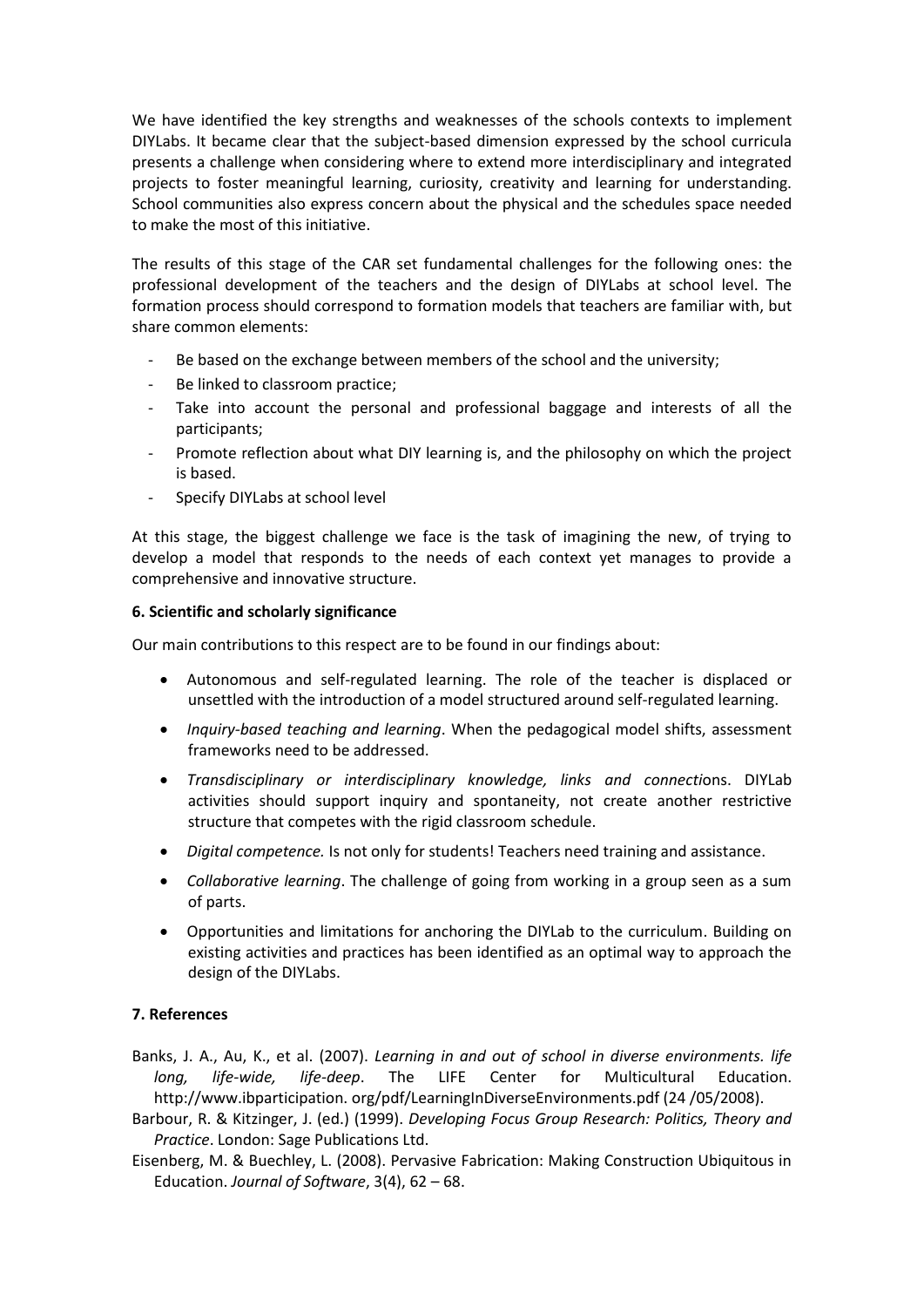Foucault, M. (1994). *Dits et ecrits. Tomo III*. París: Gallimard.

- Guzzetti, B. J., Elliott, K. & Welsch, D. (2010). *DIY Media in the Classroom: New Literacies Across Content Areas*. New York: Teachers' College Press.
- Hargreaves, A. & Shirley, D, (2009). *The fourth way. The Inspiring Future for Educational Change*. Thousand Oaks, CA.: Corwin.
- Kafai, Y. & Peppler, K. (2011). Youth, Technology, and DIY: Developing Participatory Competen cies in Creative Media Production. *Review of Research in Education*, 35, 89–119.

Kitzinger J. (1995). Introducing focus groups. *British Medical Journal*, 311, 299-302.

- Knobel, M. & Lankshear, C. (eds.). (2010). *DIY Media: Creating, Sharing and Learning with New Technologies*. New York: Peter Lang Publishing.)
- McKay, G. (1998). DIY culture: notes towards an intro. A G. McKay (ed.), *DIY Culture - Party and Protest in Nineties Britain* (1-53). London: Verso.
- Reason, P. & Bradbury, H. (2001). *Handbook of action research. Participative inquiry and practice*. London: Sage.
- Tyack D. & Tobin W. (2014). The "Grammar" of schooling: Why has it been so hard to change?, *American Educational Research Journal,* 31(3), 453-480.